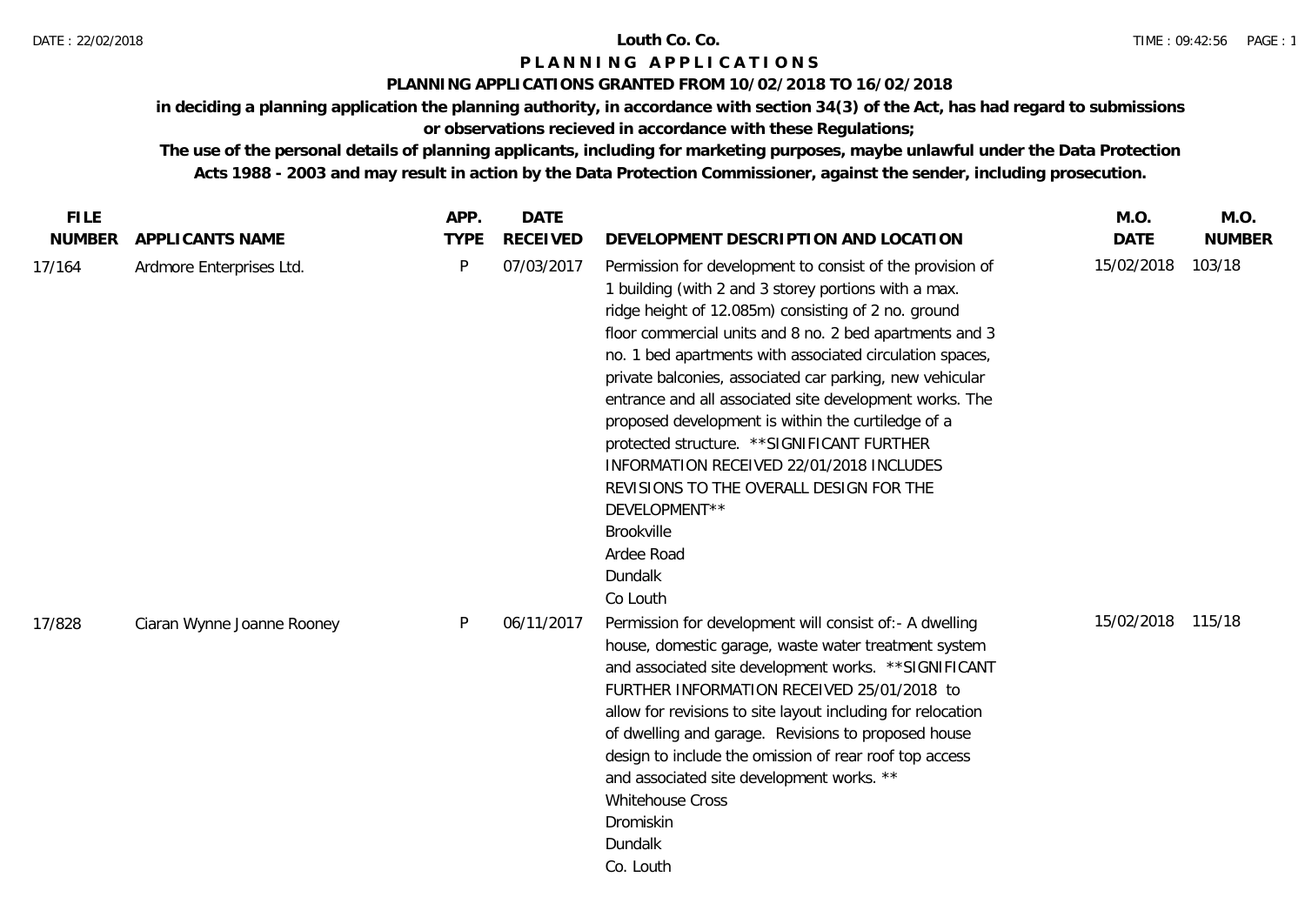## **PLANNING APPLICATIONS GRANTED FROM 10/02/2018 TO 16/02/2018**

**in deciding a planning application the planning authority, in accordance with section 34(3) of the Act, has had regard to submissions** 

# **or observations recieved in accordance with these Regulations;**

| <b>FILE</b>   |                    | APP.        | <b>DATE</b> |                                                                                                                                                                                                                                                                                                                                                                                                                                                                                                                                                                                                                                                                                                                          | M.O.       | M.O.          |
|---------------|--------------------|-------------|-------------|--------------------------------------------------------------------------------------------------------------------------------------------------------------------------------------------------------------------------------------------------------------------------------------------------------------------------------------------------------------------------------------------------------------------------------------------------------------------------------------------------------------------------------------------------------------------------------------------------------------------------------------------------------------------------------------------------------------------------|------------|---------------|
| <b>NUMBER</b> | APPLICANTS NAME    | <b>TYPE</b> | RECEIVED    | DEVELOPMENT DESCRIPTION AND LOCATION                                                                                                                                                                                                                                                                                                                                                                                                                                                                                                                                                                                                                                                                                     | DATE       | <b>NUMBER</b> |
| 17/941        | Ursula Breen       | P           | 19/12/2017  | Permission for alterations to previously granted planning<br>application reference no 14/375. Permission for an<br>extension and alterations to existing dwelling house.<br>Extension to include accommodation for dependent<br>relative, conversion of first floor to living accomodation,<br>alterations to existing front elevation including finishess,<br>new waste water treatment system, percolation area and<br>all associated site development works. Alterations to<br>include redesigned plans, sections and elevations while<br>utilising the as granted effluent treatment system and<br>percolation area with all associated site development<br>works.<br>Lurgankeel<br>Kilcurry<br>Dundalk<br>Co. Louth | 15/02/2018 | 104/18        |
| 17/943        | Josephine Finnegan | P           | 20/12/2017  | Permission for the conversion of existing attic to<br>bedroom, en-suite, walk in wardrobe, storage area and<br>the inclusion of 5 no. velux windows.<br><b>Brefni</b><br>186 Lower Point Road<br>Dundalk<br>Co. Louth                                                                                                                                                                                                                                                                                                                                                                                                                                                                                                    | 15/02/2018 | 108/18        |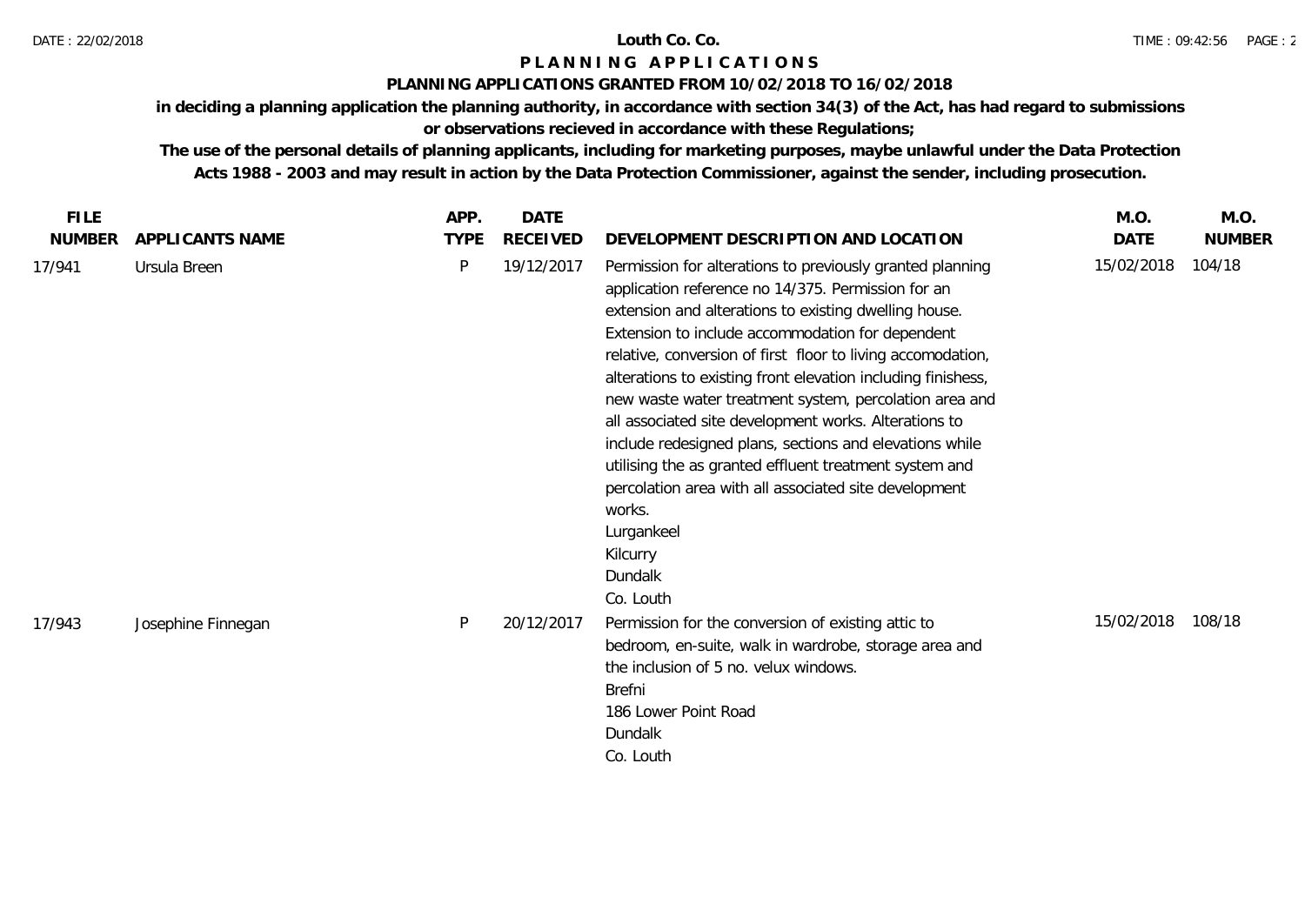## **PLANNING APPLICATIONS GRANTED FROM 10/02/2018 TO 16/02/2018**

**in deciding a planning application the planning authority, in accordance with section 34(3) of the Act, has had regard to submissions** 

# **or observations recieved in accordance with these Regulations;**

| <b>FILE</b>   |                        | APP.         | <b>DATE</b>     |                                                                                                                                                                                                                                                                      | M.O.       | M.O.          |
|---------------|------------------------|--------------|-----------------|----------------------------------------------------------------------------------------------------------------------------------------------------------------------------------------------------------------------------------------------------------------------|------------|---------------|
| <b>NUMBER</b> | APPLICANTS NAME        | <b>TYPE</b>  | <b>RECEIVED</b> | DEVELOPMENT DESCRIPTION AND LOCATION                                                                                                                                                                                                                                 | DATE       | <b>NUMBER</b> |
| 17/944        | Derek & Evelyn Russell | P            | 20/12/2017      | Permission for development will consist of proposed 2<br>storey extension to front of existing 2 storey dwelling<br>house and proposed 3no. dormer windows to roof on<br>front elevation.<br>Drakestown<br>Ardee<br>Co. Louth                                        | 15/02/2018 | 110/18        |
| 17/947        | Donal Begley           | P            | 20/12/2017      | Permission for development will consist of a single storey<br>dormer dwelling detached garage & waste water<br>treatment system with all associated site works.<br>Cavananore<br>Hackballscross<br>Dundalk<br>Co. Louth                                              | 15/02/2018 | 109/18        |
| 17/952        | Sheila McBride         | $\mathsf{R}$ | 20/12/2017      | RETENTION permission for elevational changes to<br>existing dwelling house including new natural stone<br>cladding, modifications to include random rubble stone<br>wing walls and piers and all associated site works.<br>South Commons<br>Carlingford<br>Co. Louth | 15/02/2018 | 113/18        |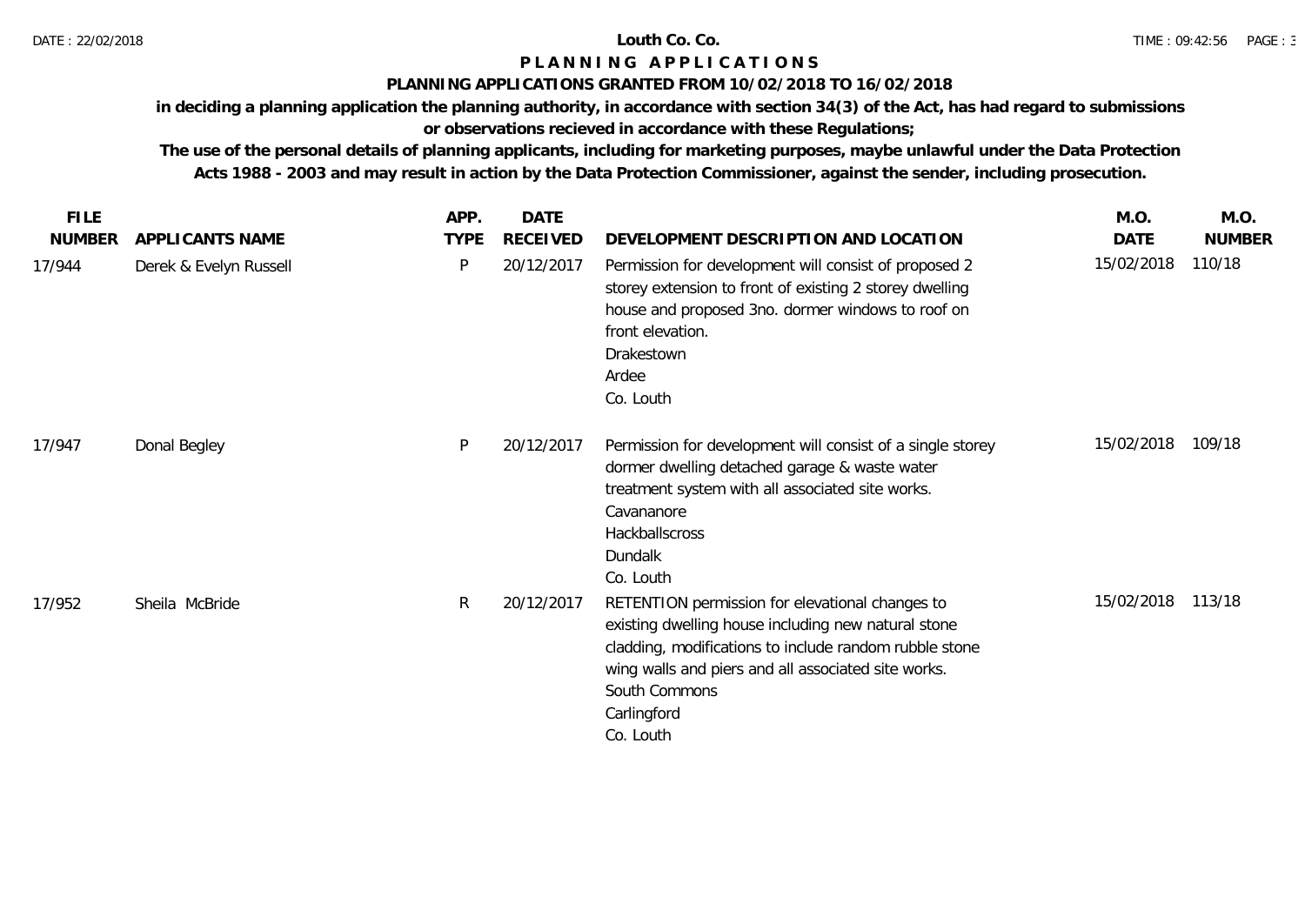## **PLANNING APPLICATIONS GRANTED FROM 10/02/2018 TO 16/02/2018**

**in deciding a planning application the planning authority, in accordance with section 34(3) of the Act, has had regard to submissions** 

# **or observations recieved in accordance with these Regulations;**

| <b>FILE</b>   |                      | APP.        | <b>DATE</b>     |                                                                                                                                                                                                                                                                                                                                                                                                                                                                                                | M.O.        | M.O.          |
|---------------|----------------------|-------------|-----------------|------------------------------------------------------------------------------------------------------------------------------------------------------------------------------------------------------------------------------------------------------------------------------------------------------------------------------------------------------------------------------------------------------------------------------------------------------------------------------------------------|-------------|---------------|
| <b>NUMBER</b> | APPLICANTS NAME      | <b>TYPE</b> | <b>RECEIVED</b> | DEVELOPMENT DESCRIPTION AND LOCATION                                                                                                                                                                                                                                                                                                                                                                                                                                                           | <b>DATE</b> | <b>NUMBER</b> |
| 17/953        | David & Sarah Moore  | P           | 20/12/2017      | Permission for extension and alterations to existing<br>dwelling house and all associated site works.<br>Woodlands<br>Mountain Park<br>Carlingford<br>Co. Louth                                                                                                                                                                                                                                                                                                                                | 15/02/2018  | 112/18        |
| 17/954        | Sean Wakely          | P           | 20/12/2017      | Permission for development will consist of: Permission<br>for a 2 - storey / single dwelling house, a domestic<br>garage, a waste water treatment system, a new site<br>entrance and all associated site works.<br>Drumgur/Edenaquin Louth<br>Dundalk<br>Co. Louth                                                                                                                                                                                                                             | 15/02/2018  | 114/18        |
| 17/956        | Gwen & Benny Malocca | P           | 20/12/2017      | Permission for development consisting of a storey and a<br>half and a single storey extension to rear and side of<br>existing storey and a half dwelling house, alterations to<br>elevations, new dormer window structure to front<br>elevation, new septic tank and percolation area, new<br>boundary walling to eastern side of extension. Demoliton<br>of single storey annex to side and rear including<br>outbuildings and all associated site works.<br>Ardpatrick<br>Louth<br>Co. Louth | 15/02/2018  | 120/18        |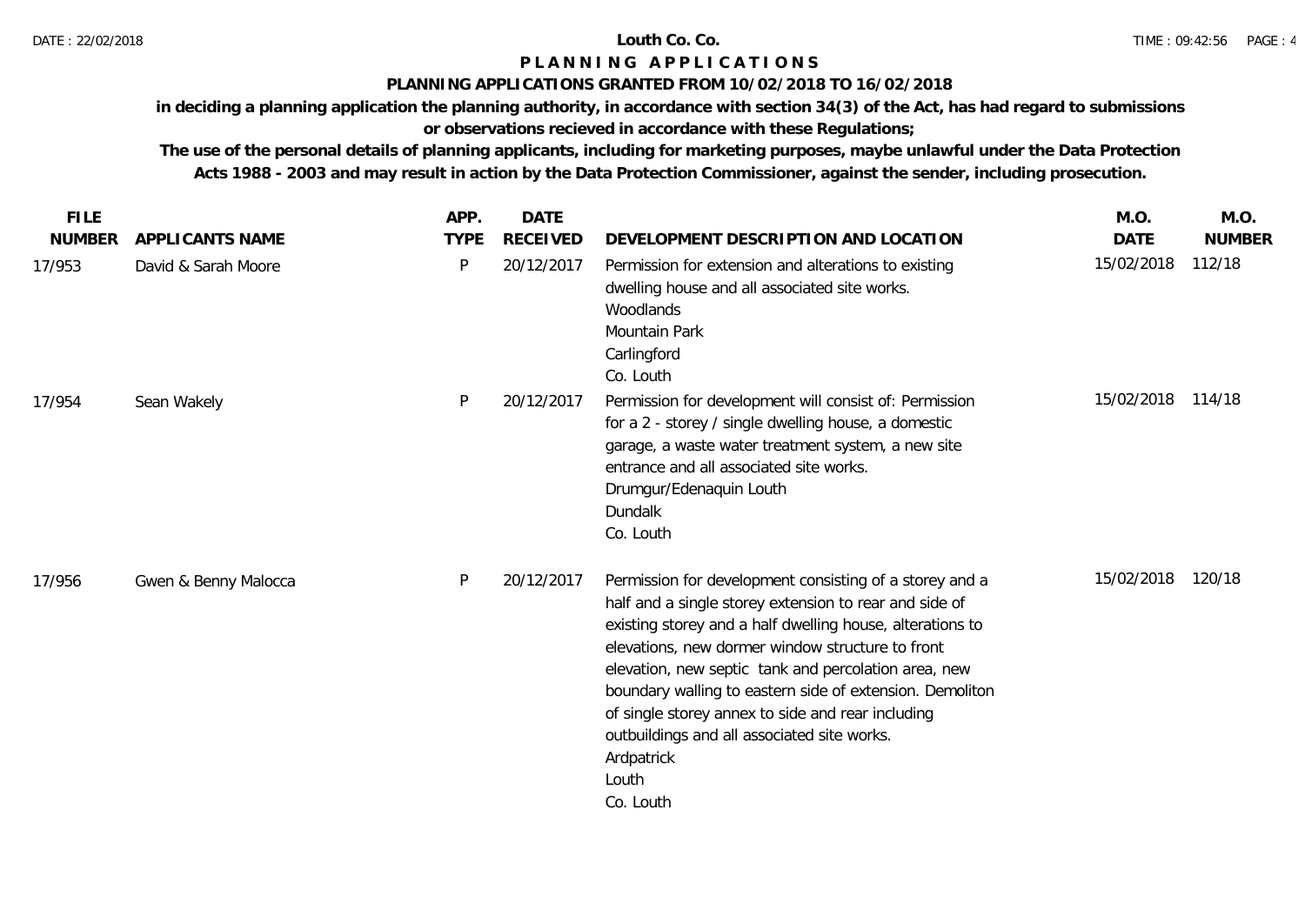### **PLANNING APPLICATIONS GRANTED FROM 10/02/2018 TO 16/02/2018**

**in deciding a planning application the planning authority, in accordance with section 34(3) of the Act, has had regard to submissions** 

# **or observations recieved in accordance with these Regulations;**

| <b>FILE</b>   |                  | APP.         | <b>DATE</b>     |                                                                                                                                                                                                                                                                                                                                                                                                  | M.O.        | M.O.          |
|---------------|------------------|--------------|-----------------|--------------------------------------------------------------------------------------------------------------------------------------------------------------------------------------------------------------------------------------------------------------------------------------------------------------------------------------------------------------------------------------------------|-------------|---------------|
| <b>NUMBER</b> | APPLICANTS NAME  | <b>TYPE</b>  | <b>RECEIVED</b> | DEVELOPMENT DESCRIPTION AND LOCATION                                                                                                                                                                                                                                                                                                                                                             | <b>DATE</b> | <b>NUMBER</b> |
| 17/958        | Shereen Carter   | $\mathsf{P}$ | 20/12/2017      | Permission for development will consist of the provision<br>of a single vehicular entrance and driveway and all<br>associated site works.<br>31 Avenue 2<br>Yellowbatter<br>Drogheda<br>Co. Louth                                                                                                                                                                                                | 15/02/2018  | 107/18        |
| 17/960        | Keiran Lawless   | R            | 21/12/2017      | RETENTION & Permission required for the following:<br>Permission for Retention of design changes resulting in a<br>reduced floor area to dwelling house as granted<br>permission ref: 12/280 along with planning permission<br>for a single storey extension to the side and rear of the<br>property along with all associated site development<br>works.<br>Rock Road<br>Blackrock<br>Co. Louth | 15/02/2018  | 111/18        |
| 17/964        | Jonathan Carroll | P            | 22/12/2017      | Permission for development will consist of the change of<br>use of an industrial unit to a gym and health centre,<br>alterations and repairs to the facade of the building, the<br>provision of signage on the building and for associated<br>site works.<br>Unit 3 Ardee Enterprise Centre<br>Cappocksgreen<br>Ardee<br>Co. Louth                                                               | 15/02/2018  | 116/18        |